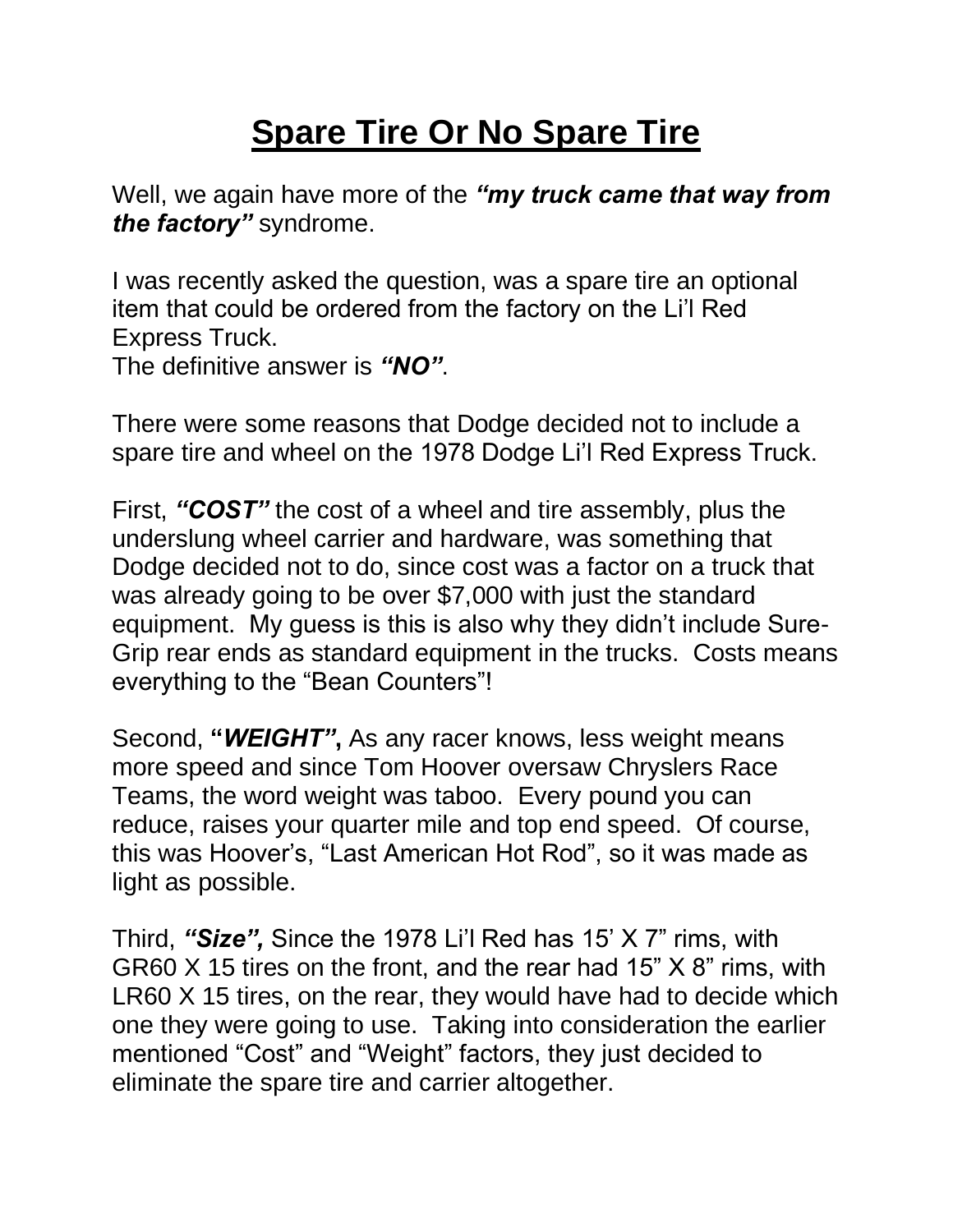Now this was on the 1978 Li'l Red Express Trucks *"ONLY".* The 1979 came standard with both the carrier and spare tire and wheel, at no extra cost. (see Equipment ID labels below)

The Equipment options were as follows:

NT3 - TIRE CARRIER UNDERSLUNG RX2 – SPARE WHEEL WMHR – LR60-15B RW LET (raised white letter tire)

These options can be found listed on the 1979 Li'l Red Express Equipment ID labels, under the hood. In all my years of studying these trucks, I have never seen an Equipment ID label on a '78 Li'l Red that listed any of the above items, because they weren't available, from the factory, even if you wanted to pay extra for the option. It had to be dealer installed, not factory!

Now comes the *"I bought my truck brand new, and it came from the factory with a spare tire and wheel",* comments. Well, guess what folks---it didn't!

Having worked at car dealers, the better part of my adult life, I know how they operate. I've been a Parts Manager, Service Manager and Salesman and I can tell you; a dealer will do whatever it takes to close a sale. If a customer stated that he wanted a spare tire and wheel or he wouldn't purchase the truck, he got the tire and wheel. They just put one on the truck when it arrived at the dealership from the factory. The didn't order it that way, in fact, no dealer could order a 1978 Li'l Red. They could put in a request, to get one or more of the trucks, but the 1978 Li'l Reds were shipped out randomly, to dealers. You couldn't set down with a salesperson and order your truck or equipment of the truck. So, that means if someone tells you they ordered the truck that way, they are blowing smoke! They may have told the dealer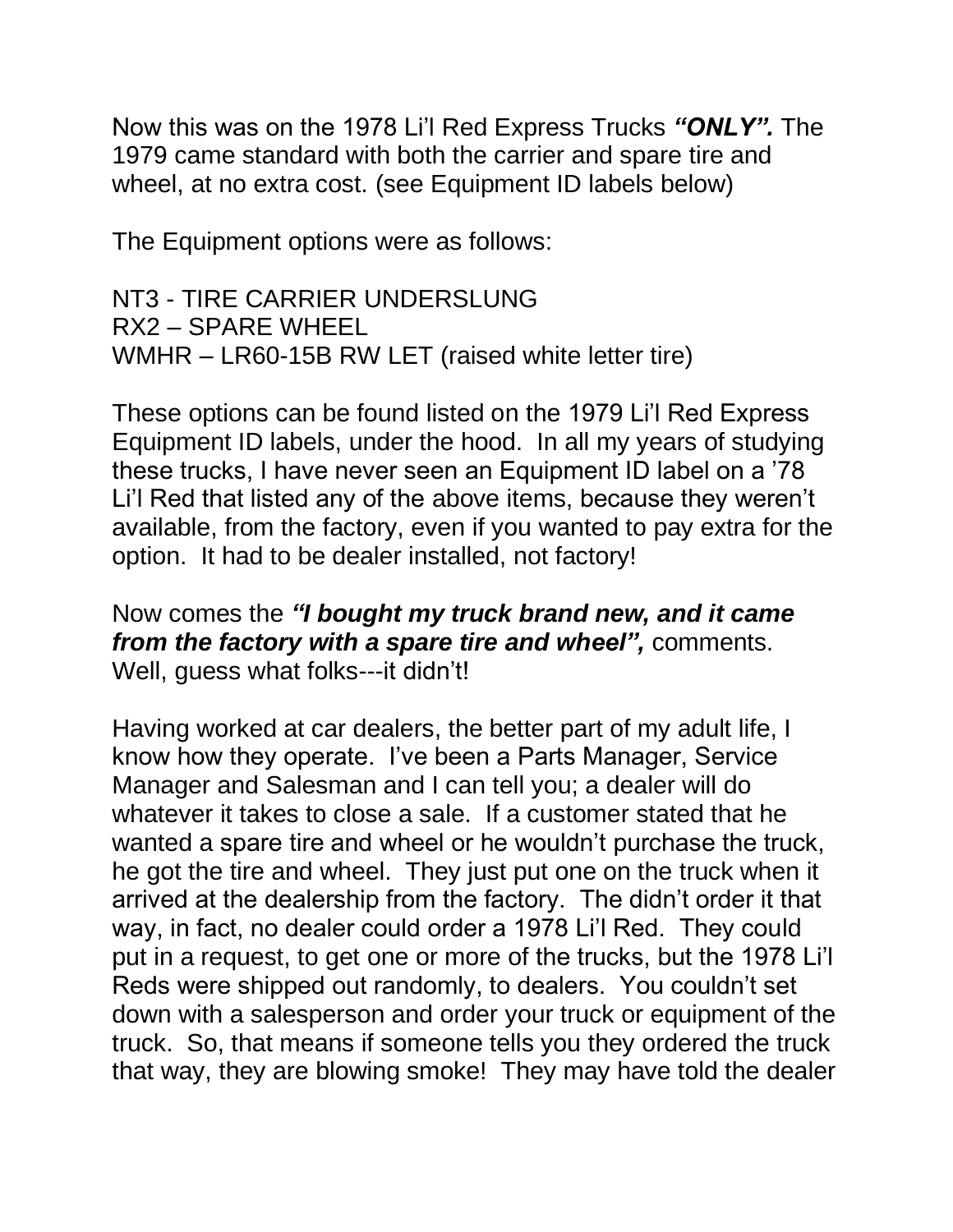to let them know if, and when a Li'l Red arrived at the dealer, but they did not sit down and order it, period!! By the time the 1979 Li'l Reds were ready to be released, yes, you could have the salesperson get out the order book and pick out the options that you wanted on the truck, i.e., Air Conditioning, Cruise, Sunroof, Sure-Grip Rear End, AM/FM/8 track or AM/FM/CB radios, Black interior with either bench or bucket seats, Sliding rear window, Tilt steering column, & Dual horns, or even the Special Edition (SE) option.

The main point here is, even if you were the first person to own your Li'l Red, you weren't the first. The dealer is the first person to own the truck. Dealers must pay for vehicles, the minute they arrive at the dealership, either with a check or from a "floor plan" that they have worked out with the manufacturer or a bank. So, once they were paid for, Dodge had no say in what was or was not done to the trucks, they now belonged to that dealer.

A lot of this information can pertain to other areas of the Li'l Red, I just picked the spare tire option, because it seems to be brought up the most.



Tire carrier mounted on the truck Wheel & Tire

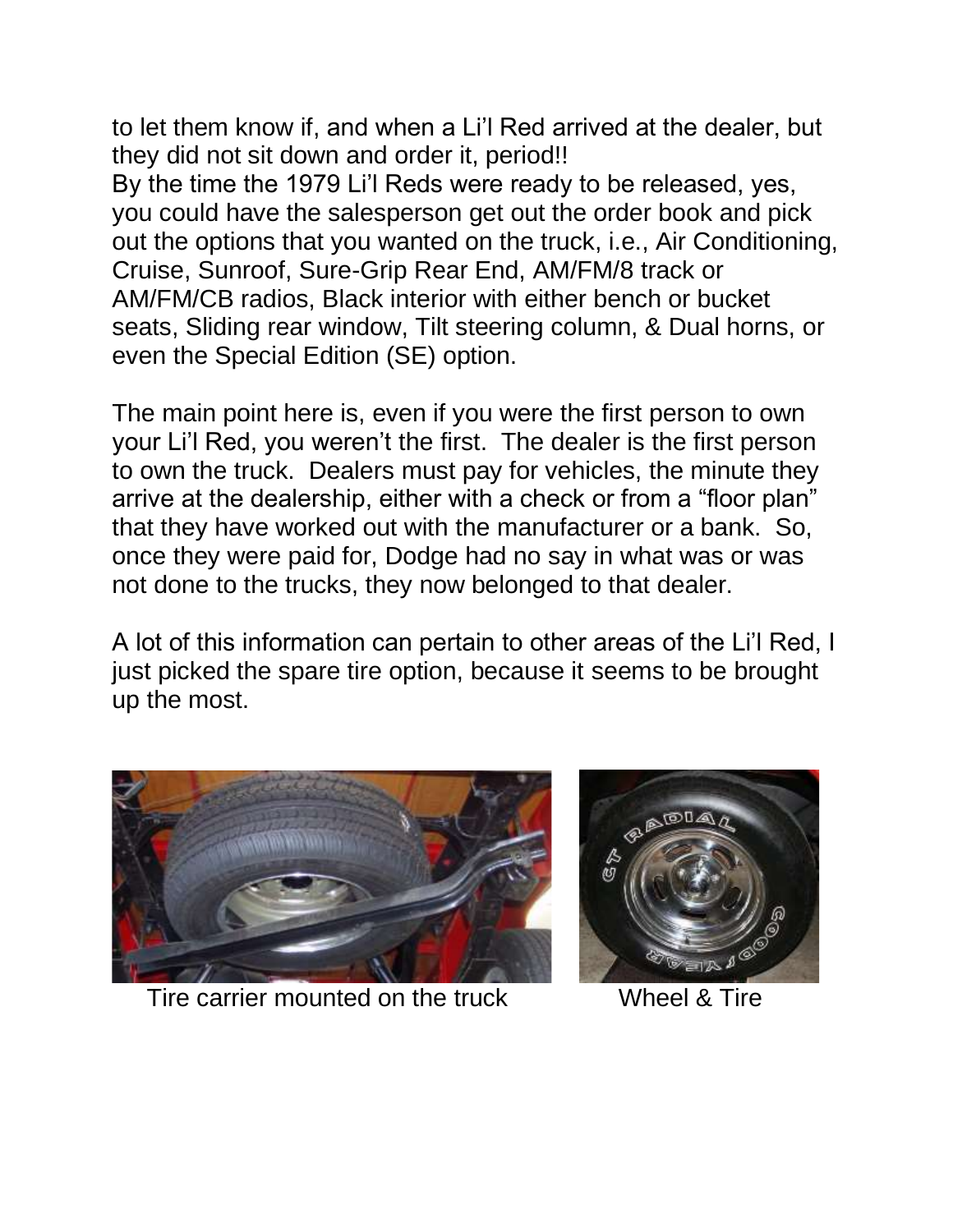

Underslung spare tire carrier assembly



Threaded J- Hook **Retainer nut** 



1978 Equipment label, note\* no mention of tire carrier